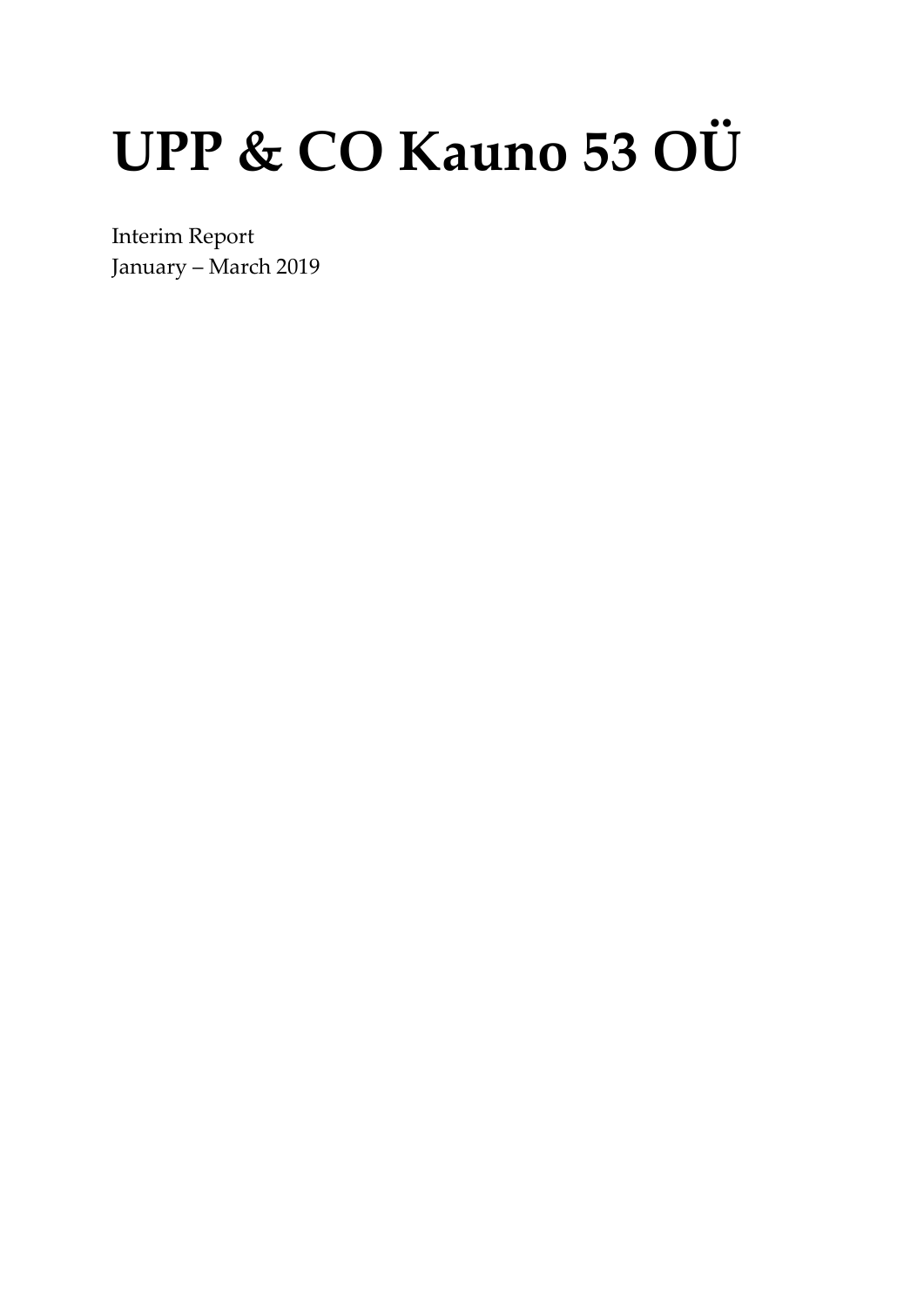## **Main Events of 1Q 2019**

#### **Regular technical maintenance of the premises**

Based on technical audit conducted by Cityservice, the premises are in good technical condition. Property management team has been continuing managing operational maintenance activities in order to solve tenant specific issues. The final goal is to preserve the premises in good condition.

#### **Vacancy, payment behaviour and indexation**

As of 31st of March 2019, there is no vacancy in the building and all rental and utilities payments are received in time from all tenants. In January, rent indexation was implemented on all tenants according to the lease agreements.

#### **Quarterly interest payment**

Interest for UPP & CO Kauno 53 OÜ bonds was paid on March 17<sup>th</sup>, 2019. Interest was paid to the investors who held the notes as of March 14 th, 2019.

#### **Portfolio valuation**

In April United Partners initiated its logistics portfolio valuation. During this process the market value of Vievis LC shall also be updated. As of preparing this interim report, the full valuation reports have not yet been completed.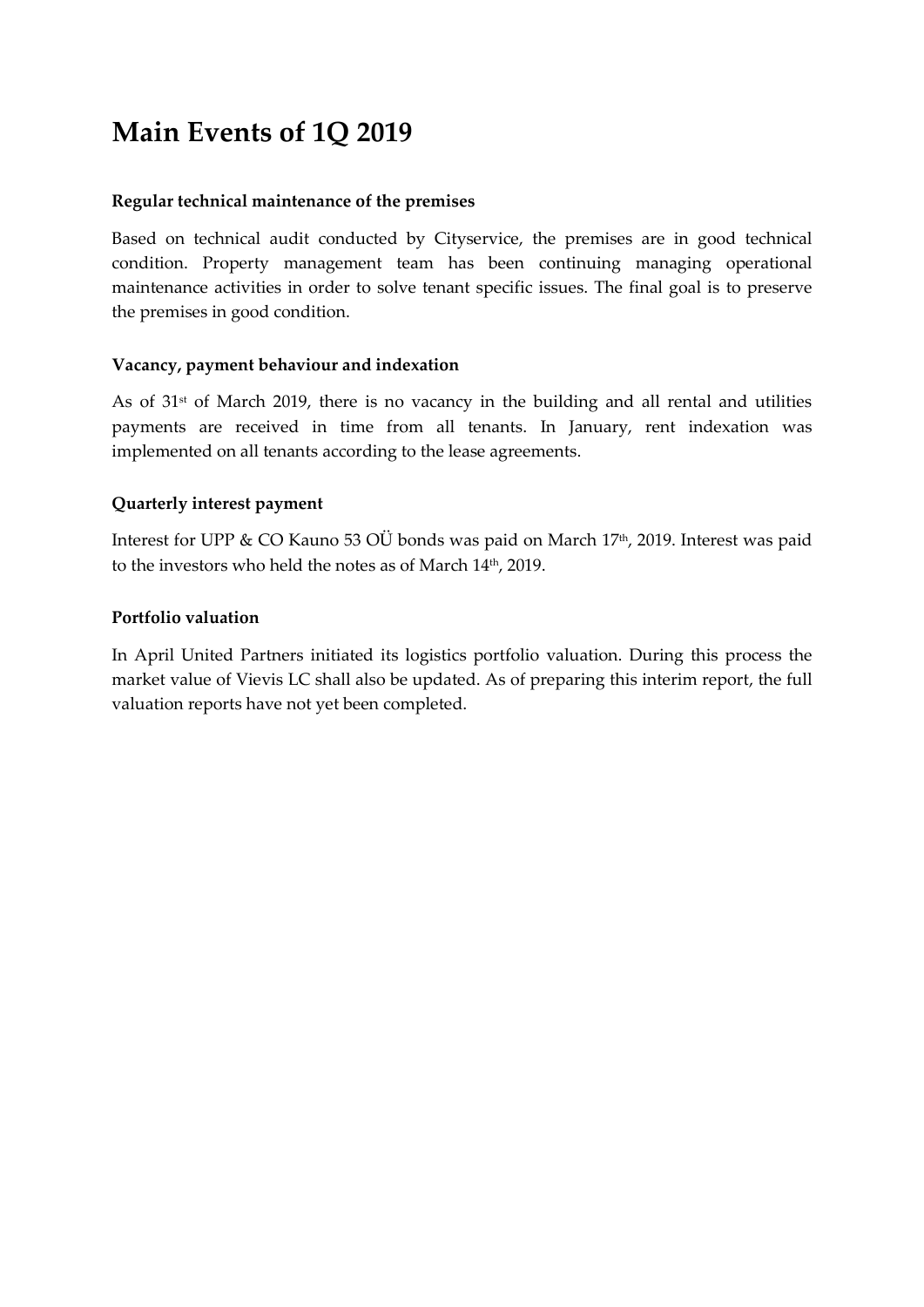## **Financial Performance (consolidated)**

#### 1Q 2019 – Net profit **EUR 136 274**

Net Sales and Net Profit

- Net Sales amounted to **EUR 325 225** in 1st quarter
- Net Operating Income amounted to **EUR 319 022** in 1<sup>st</sup> quarter

#### Expenses

- Operating expenses amounted to **EUR 6 203** in 1st quarter
- Interest expense on loans and bonds issued amounted to **EUR 139 993**

#### Interest-bearing liabilities

- Bank loan repaid in 1st quarter **EUR 115 000**, loan outstanding **EUR 8 318 333**
- Issued bonds outstanding **EUR 4 700 000**

#### **DSCR**

• Issuer consolidated **1.25**

### Statement of the Management Board

The financial and other additional information published in the Interim Report January – March 2019 is true and complete. Consolidated financial statements give a true and fair view of the actual financial position, results of operations and cash flows of the Company. According to the Terms and Conditions of the Note Issue, the Company confirms that during the interim report period there has been non-occurrence of an Extraordinary Early Redemption Event and according to Clause 3.4.12 of the Terms the Collateral is properly insured at all times.

Consolidated financial statements in the report for the period January – March 2019 are not audited.

Marko Tali Member of the Management Board Tallinn, 03.05.2019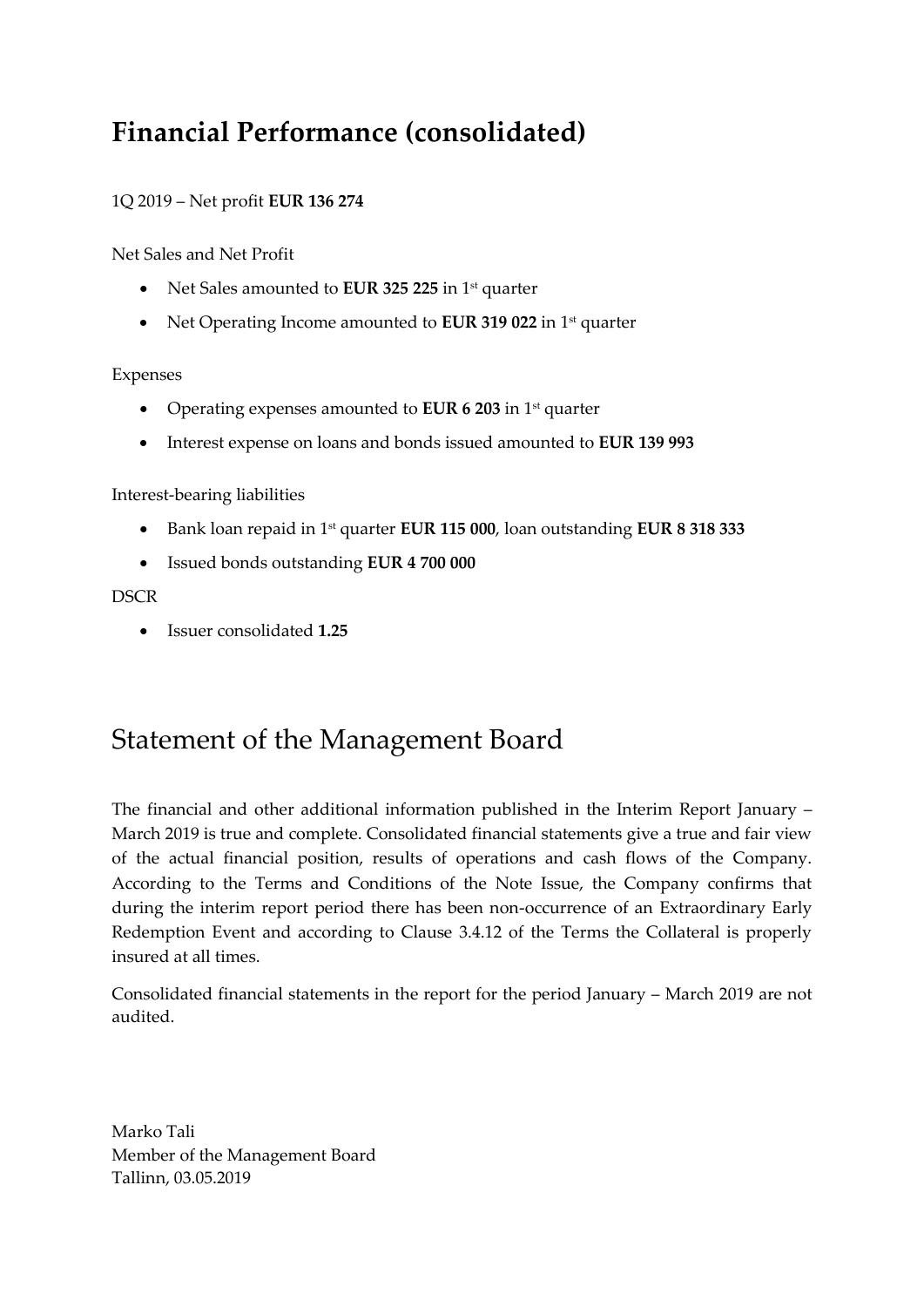## **Income Statement**

**(**the Company, "Promalita" UAB and consolidated)

| PROFIT/LOSS STATEMENT                       | <b>K53</b> | Promalita | Cons.     | Cons.            | Cons.     |
|---------------------------------------------|------------|-----------|-----------|------------------|-----------|
| in euros                                    |            | 100%      | 1Q 2019   | <b>YTD</b>       | 1Q 2018   |
|                                             |            |           |           |                  |           |
| Sales revenues                              | $\Omega$   | 325 225   | 325 225   | 325 225          | 309 346   |
| Other operating income                      | $\Omega$   | 0         | $\theta$  | $\left( \right)$ | $\theta$  |
| Total revenues from operating<br>activities | $\bf{0}$   | 325 225   | 325 225   | 325 225          | 309 346   |
| Administrative expenses                     | $-1922$    | $-1719$   | $-3641$   | $-3641$          | $-8155$   |
| Personnel expenses                          | $\Omega$   | $-84$     | $-75$     | $-75$            | $-438$    |
| Depreciation of fixed assets                | $\Omega$   | $-2478$   | -9        | $-9$             | $-4513$   |
| Total operating expenses                    | $-1922$    | $-4281$   | $-6203$   | $-6203$          | $-13106$  |
|                                             |            |           |           |                  |           |
| Profit (loss) from operating activities     | $-1922$    | 320 944   | 319 022   | 319 022          | 296 240   |
| Financial revenues (costs)                  | 3 0 5 0    | $-143043$ | $-139993$ | $-139993$        | $-143669$ |
| Net profit (loss) before taxation           | 1 1 2 8    | 177 901   | 179 029   | 179 029          | 152 571   |
| Corporate income tax                        | $\Omega$   | $-42755$  | $-42755$  | $-42755$         | $-39548$  |
| Net profit (loss) of the period             | 1 1 28     | 135 146   | 136 274   | 136 274          | 113 023   |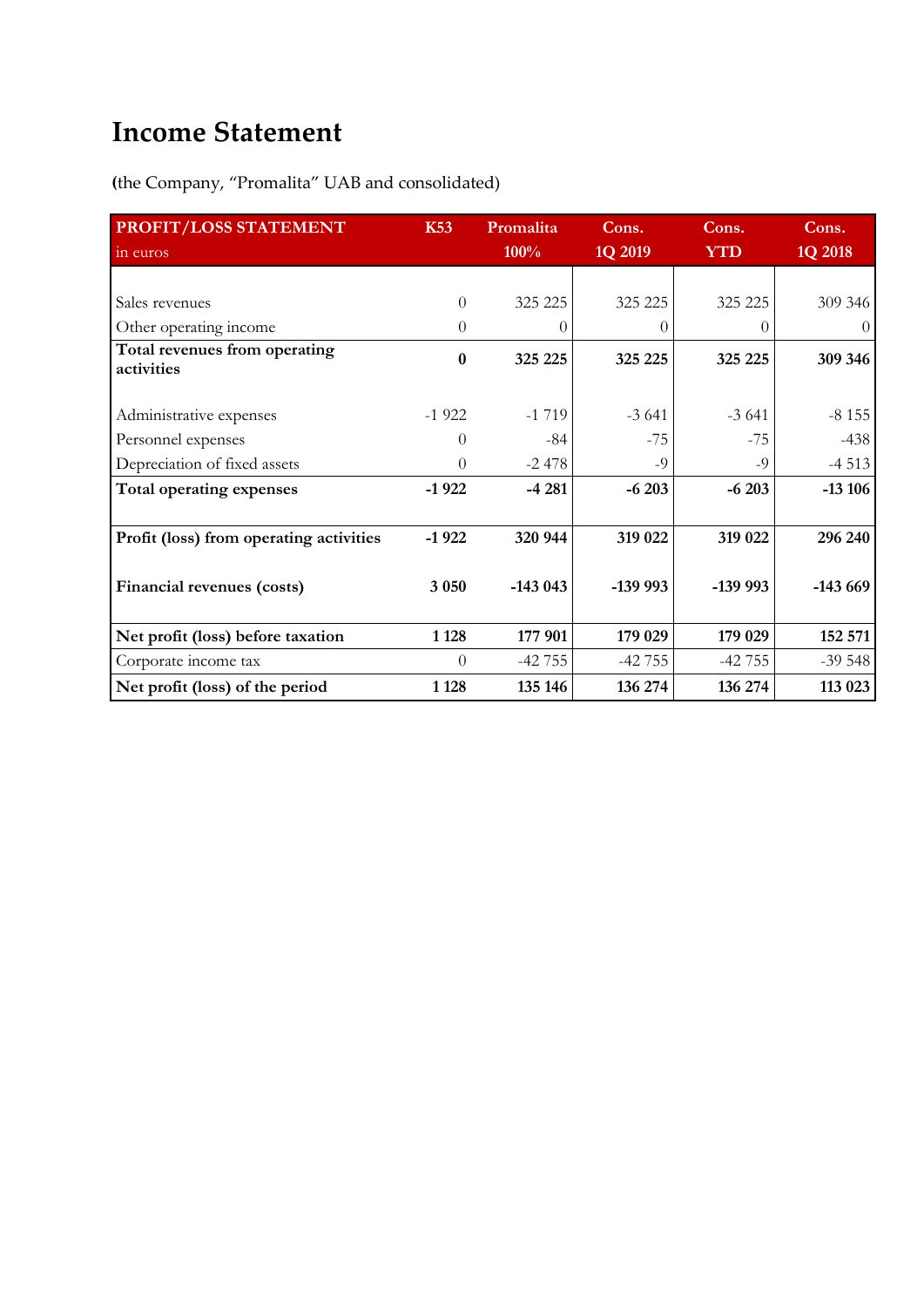## **Balance Sheets**

**(**the Company, "Promalita" UAB and consolidated)

| <b>BALANCE SHEET</b>                    | <b>K53</b> | Promalita  | Cons.      | Cons.      |
|-----------------------------------------|------------|------------|------------|------------|
| in euros                                |            | 100%       | 31.03.2019 | 31.03.2018 |
| <b>ASSETS</b>                           |            |            |            |            |
| <b>Current assets</b>                   |            |            |            |            |
| Cash and bank                           | 81 136     | 124 109    | 205 245    | 68 495     |
| Accounts receivable and prepayments     | 37 899     | 17 253     | 18 253     | 10 731     |
| Total current assets                    | 119 035    | 141 362    | 223 498    | 79 226     |
| Non-current assets                      |            |            |            |            |
| Long-term financial investments         | 3 200      | $\theta$   | $\theta$   | $\Omega$   |
| Log-term loans                          | 5 356 350  | $\theta$   | 0          | $\Omega$   |
| Real Estate investments                 | $\theta$   | 15 350 000 | 15 350 000 | 15 350 000 |
| Fixed assets                            | $\theta$   | 19 401     | 19 401     | 33 796     |
| Goodwill                                | $\theta$   | 1 280 818  | 1 280 818  | 1 280 818  |
| Total non-current assets                | 5 359 550  | 16 650 219 | 16 650 219 | 16 664 614 |
| <b>TOTAL ASSETS</b>                     | 5 478 585  | 16 791 581 | 16 873 717 | 16 743 840 |
|                                         |            |            |            |            |
| <b>LIABILITIES AND EQUITY</b>           |            |            |            |            |
| <b>Current liabilities</b>              |            |            |            |            |
| Short-term loans                        | $\theta$   | 460 000    | 460 000    | 345 000    |
| Accounts payables and other settlements | 80 632     | 77 085     | 120 573    | 118 950    |
| <b>Total current liabilties</b>         | 80 632     | 537 085    | 580 573    | 463 950    |
| Non-current liabilities                 |            |            |            |            |
| Long-term bank loan                     | $\theta$   | 7858333    | 7858333    | 8 433 333  |
| Long-term bonds                         | 4 700 000  | $\Omega$   | 4 700 000  | 4 700 000  |
| Long-term shareholder's loan            | 671 850    | 5 356 350  | 671 850    | 743 750    |
| Long-term provisions                    | $\theta$   | 2 213 732  | 2 213 732  | 2 051 297  |
| Total non-current liabilities           | 5 371 850  | 15 428 415 | 15 443 915 | 15 928 380 |
| <b>TOTAL LIABILITIES</b>                | 5 452 482  | 15 965 500 | 16 024 488 | 16 392 330 |
|                                         |            |            |            |            |
| <b>EQUITY</b>                           |            |            |            |            |
| Share capital                           | 2 500      | 2 5 0 0    | 2 500      | 2 500      |
| Retained earning                        | 23 603     | 823 581    | 846 729    | 349 010    |
| Retained earning from previous periods  | 22 475     | 688 435    | 710 455    | 235 987    |
| Retained earnings from current period   | 1 1 2 8    | 135 146    | 136 274    | 113 023    |
| <b>TOTAL EQUITY</b>                     | 26 103     | 826 081    | 849 229    | 351 510    |
| TOTAL LIABILITIES AND EQUITY            | 5 478 585  | 16 791 581 | 16 873 717 | 16 743 840 |